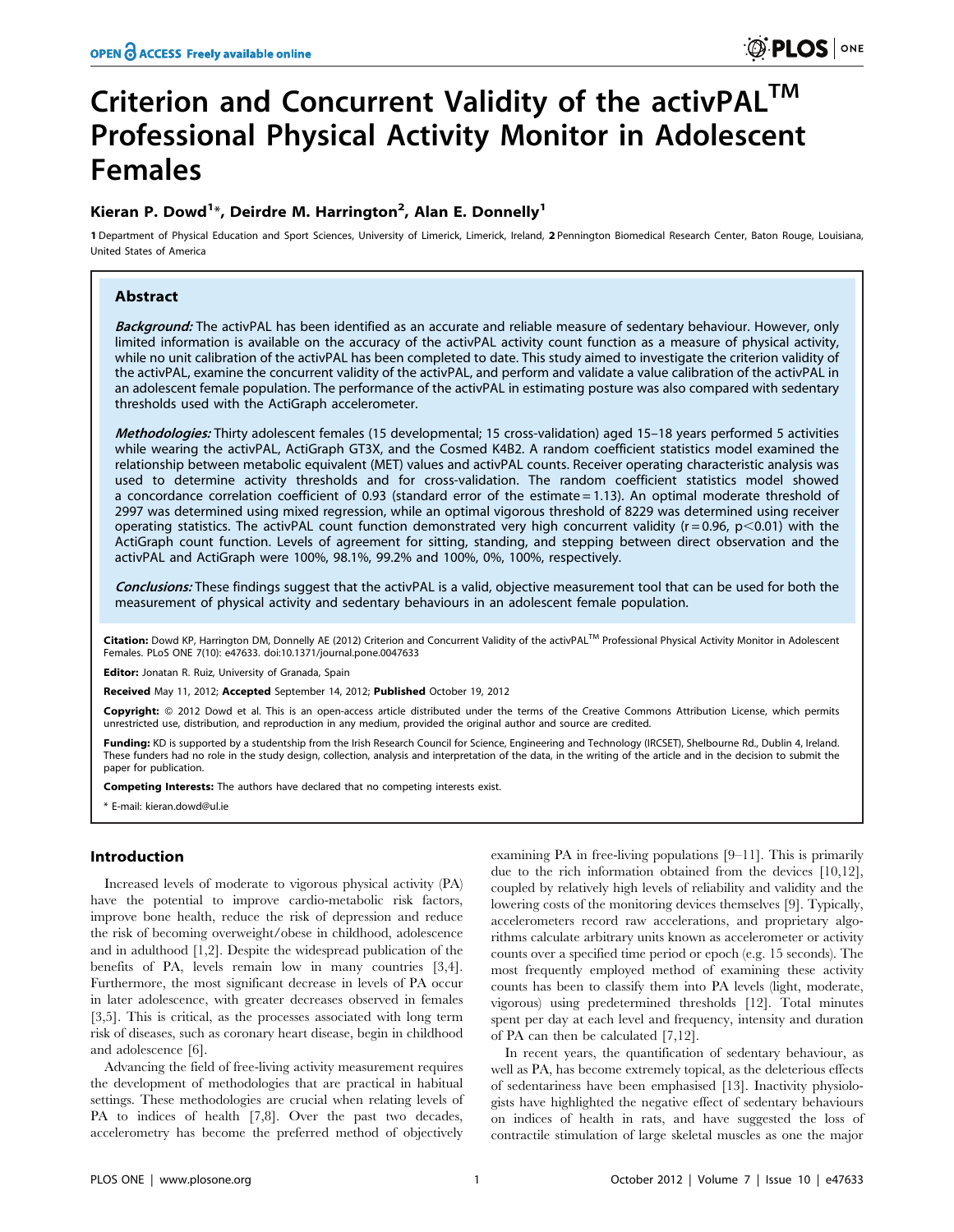physiological variables which regulates muscle enzyme lipoprotein lipase (LPL) [14–16]. The suggestion that isometric contraction of antigravity muscles produce electromyographic and skeletal muscle LPL change [15,16] implies that activities such as standing, which would previously have been considered sedentary, should now be considered as distinct activity behaviours [13]. Consequently, sedentary behaviour is now characterized by energy expenditure below 1.5 metabolic equivalents (METs) while in a sitting or lying position during waking hours [17]. To date, epidemiological evidence has supported the physiological observations, highlighting the negative effect of sedentary patterns and behaviours in both adolescents [18] and adults [19]. Unfortunately, existing methods used to examine sedentariness have significant limitations. Surrogate measures of sedentary behaviour, such as self-reported TV viewing time, do not accurately quantify sedentariness, and only examine one aspect of sedentary behaviour [20]. Furthermore, the use of indirect measures of sedentariness, such as the use of sedentary thresholds from accelerometer counts  $(e.g. \leq 100$  counts  $min^{-1}$  rely on the lack of ambulation or movement rather than directly measuring body position [21].

Due to the increasing interest in sedentary behaviour and the obvious interest in examining levels of PA, a device that is both a valid and reliable measure of both domains would be extremely valuable. While the ActiGraph GT1M and GT3X (Manufacturing Technologies Inc. Health Systems, Shalimar, FL), for example, are valid measures of PA, their measurement of sedentary behaviours are dependent on thresholds. It has been suggested that the use of such thresholds to determine sedentary time could lead to errors, as this analysis may include other activities, such as standing [13,22,23]. Recent technological developments have provided researchers with the tools to directly examine sedentary behaviours without the use of thresholds. The use of inclinometer-based activity monitor, such as the activPAL Professional Physical Activity Monitor (PAL Technologies Ltd., Glasgow, UK), has enabled researchers to directly identify periods of sitting/lying, standing and stepping, and have been encouraged for studies examining sedentary behaviours in detail [13,24]. The activPAL (AP) is worn on the midline of the anterior aspect of the thigh. Due to this unique positioning, the inbuilt inclinometer is able to distinguish between sitting/lying and standing, while the activity monitoring function of the device allows the examination of ambulation, as with other existing devices. The device has been validated for the measurement of static and dynamic activities in adults [25], posture during free-living activities [26], step and cadence output in females [27] and in the examination of sedentary time in children [28] and adults [22]. While the AP has been used as a measure of habitual locomotion using steps [29], the activity count function has not been investigated in the same way as with the ActiGraph (AG) accelerometer, and activity counts have not been utilized to examine free-living PA in any population. Furthermore, the sit/lie and stand function has not been validated in an adolescent population.

The primary aims of this paper were to investigate the validity of AP activity counts in estimating energy expenditure, to perform a value-calibration of the AP and to validate thresholds for defining moderate physical activity (MPA) and vigorous physical activity (VPA) for an adolescent female population. This paper also aims to examine the concurrent validity of the AP by comparing activity counts across different activities with the AG accelerometer. Finally, the paper aims to compare the performance of the AP with the AG for estimating time spent sitting, standing and stepping.

# Methods **Participants**

Participants for the study were recruited from a community youth group in the West of Ireland. To be considered for inclusion in this study, participants had to be female, aged between 15 and 18 years and have no injury or illness that limited their ability to be physically active. This population were selected for investigation as female adolescents have been highlighted as a particularly inactive population, and as a result are of great interest to PA and health practitioners [3,5,30]. A local community youth group were approached to participate in this study. All female members of this group were invited to an information evening, where the study protocols and objectives were clearly outlined. All participants were provided with parental and participant information sheets and consent forms, and invited to return the completed consent forms at their next youth group meeting. All participants that returned completed participant and parental written informed consent were selected for participation ( $n = 40$ ). Three participants from the original sample of 40 withdrew from the study. From the remaining participants, five data sets were excluded from analysis due to a malfunction of indirect calorimetry measurement. A total of 32 valid sets of  $VO<sub>2</sub>$  data were obtained from the participants for statistical analysis. Two sets of AP data were not included in the analysis due to equipment malfunction, resulting in 30 full sets of AP, AG and simultaneous  $VO<sub>2</sub>$  data for the current analysis. Each participant was allocated a number, and a randomization table was used to assign each participant to either an equation development group or a cross-validation group. The study was approved by the Faculty of Education and Health Sciences Research Ethics Committee at the University of Limerick.

# Physical Activity Measurement Devices

Physical activity was recorded using the activ $PAL^{TM}$  Professional PA Monitor (Firmware: v 0.9.9) which is a single unit uniaxial accelerometer (53 x 35 x 7 mm) that weighs approximately 20 grams. The AP responds to gravitational accelerations resulting from segmental movement [31], and data is recorded at 10 Hz for each 15 second time interval (epoch). Proprietary algorithms provide outputs including time spent sitting/lying, standing, stepping, step counts, cadence and activity counts. The AP communicates with a Windows (Microsoft Corporation, Microsoft Excel 2010, One Microsoft Way, Redmond, WA, USA) compatible PC via a USB interface. The ActiGraph GT3X (Firmware v 4.1.0) (Pensacola, FL 32502, USA) is a small triaxial accelerometer (38 mm  $\times$  37 mm  $\times$  18 mm) that weighs approximately 27 grams. The device assesses acceleration in three individual orthogonal planes using a vertical axis, horizontal axis and a perpendicular axis. The AG samples accelerations at a rate of 30 Hz and the data can be reprocessed into epochs ranging from 1 to 60 seconds. The AG also communicates with a Windows compatible PC via a USB interface. For the purpose of this study, the AG monitor was initialized to record vertical accelerations every 15 seconds.

## Metabolic Unit

Oxygen consumption was measured breath-by-breath using a portable metabolic unit (Cosmed  $\rm K4B^2,$  Rome, Italy). The  $\rm K4B^2$ is a lightweight system with a heart rate receiver. The Cosmed K4B<sup>2</sup> has been deemed an appropriate criterion measure for minute-by-minute energy expenditure [12]. Over the duration of the study, the  $K4B<sup>2</sup>$  was calibrated following standard manufacturer procedures. Before each testing session, the device was calibrated using known gas concentrations, and environmental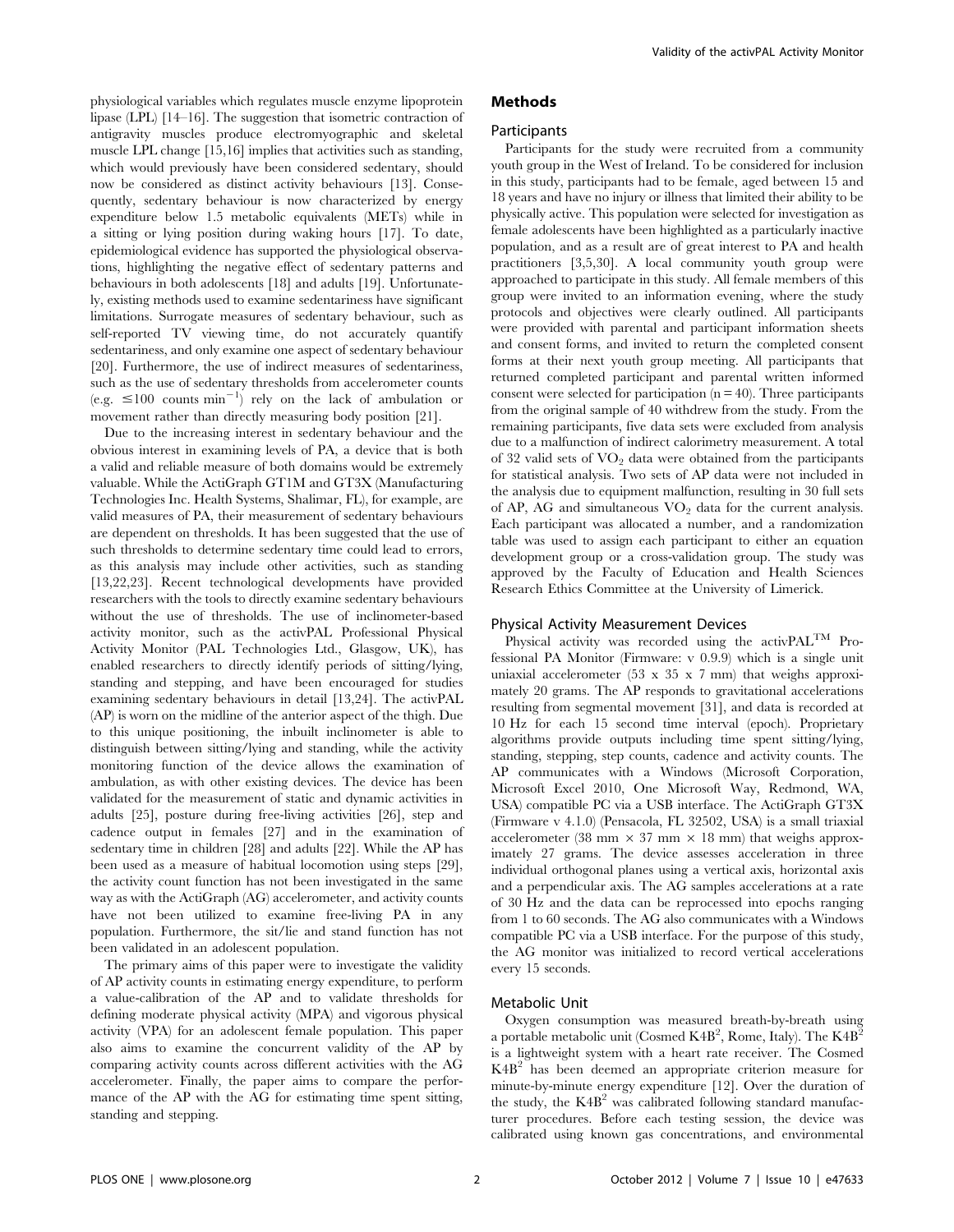conditions were updated. The  $VO<sub>2</sub>$  data was downloaded and stored on a PC after each testing session.

# Testing Protocol

Participants arrived to the testing facility having fasted for two hours, refrained from smoking and drinking caffeine for 2 hours, and having refrained from MPA and VPA for 12 hours. Participants wore light shorts, t-shirt or vest, socks and running shoes. Height was measured without shoes and socks to the nearest 0.25 cm using a portable stadiometer (Seca model 214, Seca Ltd, Birmingham, UK) and weight was measured without shoes and socks to the nearest 0.1 kg using portable electronic scales (Seca model 770, Seca Ltd, Birmingham, UK). Body mass index was then calculated from the height and weight measures  $(kg/m^2)$ . After participants arrived to the test facility and had their height and weight obtained, participants were fitted with the AP, the AG and the Cosmed  $K4B<sup>2</sup>$  metabolic unit. Both accelerometers were initialized prior to participant's arrival and their internal clocks were automatically synchronised with the main investigator computer. To conform to the sampling time used by the AP, a 15  $s^{-1}$  epoch was used for the AG. The AP was attached directly on the skin of the midline of the anterior aspect of the right thigh using a PALstickie, (double sided hydrogel adhesive pad) and tube bandages were used as extra security to keep the activity monitor in place. The AG was worn around the waist on an elasticated band over the right hip bone. The metabolic unit was placed over their shoulders and a mask fitted over the face.

Participants were then introduced to the protocol of activities. Activities were completed in ascending intensity throughout the testing period. Participants were instructed when to start each activity and when to stop each activity by a single observer. The activity category, the exact start time and the exact finish time of each activity were recorded by the observer. Resting  $VO<sub>2</sub>$  was measured for 25 minutes, to ensure the participants were provided an adequate amount of time to return to a rested state. During this time period, participants lay in a reclined position on a physiotherapy plinth in a darkened, quiet room. For the sitting activity, participants sat looking straightforward, placed their feet flat on the floor, placed their hands on their knees and were asked not to speak or take part in any other activities. For the standing activity, participants once again looked straightforward with their feet shoulder width apart, had their hands held by their side and were asked not to take part in any other activity. Participants did not lean against or hold on to any support while completing the seated and standing activities.

Participants then completed the 3 locomotor activities. Participants were asked to complete each activity at a pace that was comfortable to them, but within each speed range: slow walking  $(2.5-4.5 \text{ km.h}^{-1})$ , brisk walking  $(4.5-6.5 \text{ km.h}^{-1})$  and light jogging  $(6.5-8.5 \text{ km.h}^{-1})$ . Prior to the study beginning, the upper and lower time limits required to complete each section of the track during each speed category were calculated. The time taken to complete each section of the track was then used to estimate the speed of each participant. During the first minute of measurement, the time it took for each participant to complete each section of the track was recorded. If participants completed each section too slowly or too quickly, they were deemed to be travelling too slow or too fast, and they were asked to adjust their speed accordingly. Once participants were comfortable at travelling within the speed category, the time required to complete each section of the track was recorded, and participants were encouraged to maintain this speed throughout the remainder of the activity. Feedback was provided to each participant throughout the remainder of each speed category in an attempt to maintain a relatively constant speed. This approach was used to simulate real-life activity and to reduce the clustering effect that set speeds may have during statistical analysis. Individual rest periods between each movement activity were used to return participants heart rate below 100 beats min<sup>-1</sup>. Once the protocol was completed, the collected data was downloaded to the main investigators PC.

# Calibration Activities

The activities included in the protocol were 1) resting  $VO_2$ , 2) sitting on a chair, 3) standing upright unaided, 4) slow walking  $(2.5-4.5 \text{ km.h}^{-1}), 5)$  brisk walking  $(4.5-6.5 \text{ km.h}^{-1})$  and 6) a light jogging  $(6.5-8.5 \text{ km.h}^{-1})$ . The activities included in the protocol were informed by a number of past studies which recommended sedentary and locomotor activities [24,32,33]. Other core activities which have been recommended for inclusion in validation and calibration studies, such as car driving, bicycling and stair ascending/descending [24] have not been included in this protocol. Car driving was not included for insurance reasons, bicycling was omitted as extremely low levels of participation in cycling have been observed in this population [34] and stair ascending/descending was not included for practicality reasons.

For the sitting and standing activities, data was collected for 5 minutes, while 7 minutes of data was collected for ambulatory activities, with the mean value of the final two minutes of each activity used for data analysis. These durations were selected as VO2 remains stable (at a steady state) after 3 minutes for light activity and after 3–5 minutes for more intense activities [35]. The internal time clocks of the AG, AP and metabolic unit were synchronized. The mean value of the final two minutes of each activity (excluding resting  $VO<sub>2</sub>$ ) was used for data analysis, as participants were deemed to be at steady state energy expenditure during this period [32].

# Data Processing

Once data from both the AP and AG were downloaded, files were processed using the AP (v 5.9.1.1) and AG (ActiLife v4.4.1) software. For the AG, only accelerations measured in the vertical plane were used for comparative analysis and the low frequency extension was not employed. This created time stamped  $15 \text{ sec}^{-1}$ epoch-by-epoch information. Using the  $K4B<sup>2</sup>$  software, the VO<sub>2</sub> information was averaged for every  $15 \text{ sec}^{-1}$  period, synchronizing the start time with the protocol start time. The breath-bybreath  $\rm VO_2$  data from the  $K4B^2$  and the resulting epoch-by-epoch data from both the AP and the AG were collated, ensuring that the protocol start time for each individual was synchronized for all three devices. The information recorded by the single observer for the activity categories was synchronized with the  $VO_2$ , AP and AG data. The final 2 minutes of each activity performed were selected for analysis, and all data exported to Predictive Analytic Software (PASW) version 18.0 for Windows (SPSS Inc., Chicago, IL, USA).

When preparing data for examining the levels of agreement between sitting/lying, standing and stepping, the inclinometer function of the AP was used to examine sitting/lying time and standing time, while the accelerometer function of the AP was used to examine stepping time. A sedentary threshold of  $\leq 100$ counts  $min^{-1}$  has been suggested for use with the AG in youths from studies which have examined levels of agreement between the AP and the AG [28]. For this reason, a sedentary threshold of  $\leq$ 100 counts min<sup>-1</sup> was used to quantify sedentary time using the AG only. This information was compared with the recorded activity categories from the single observer.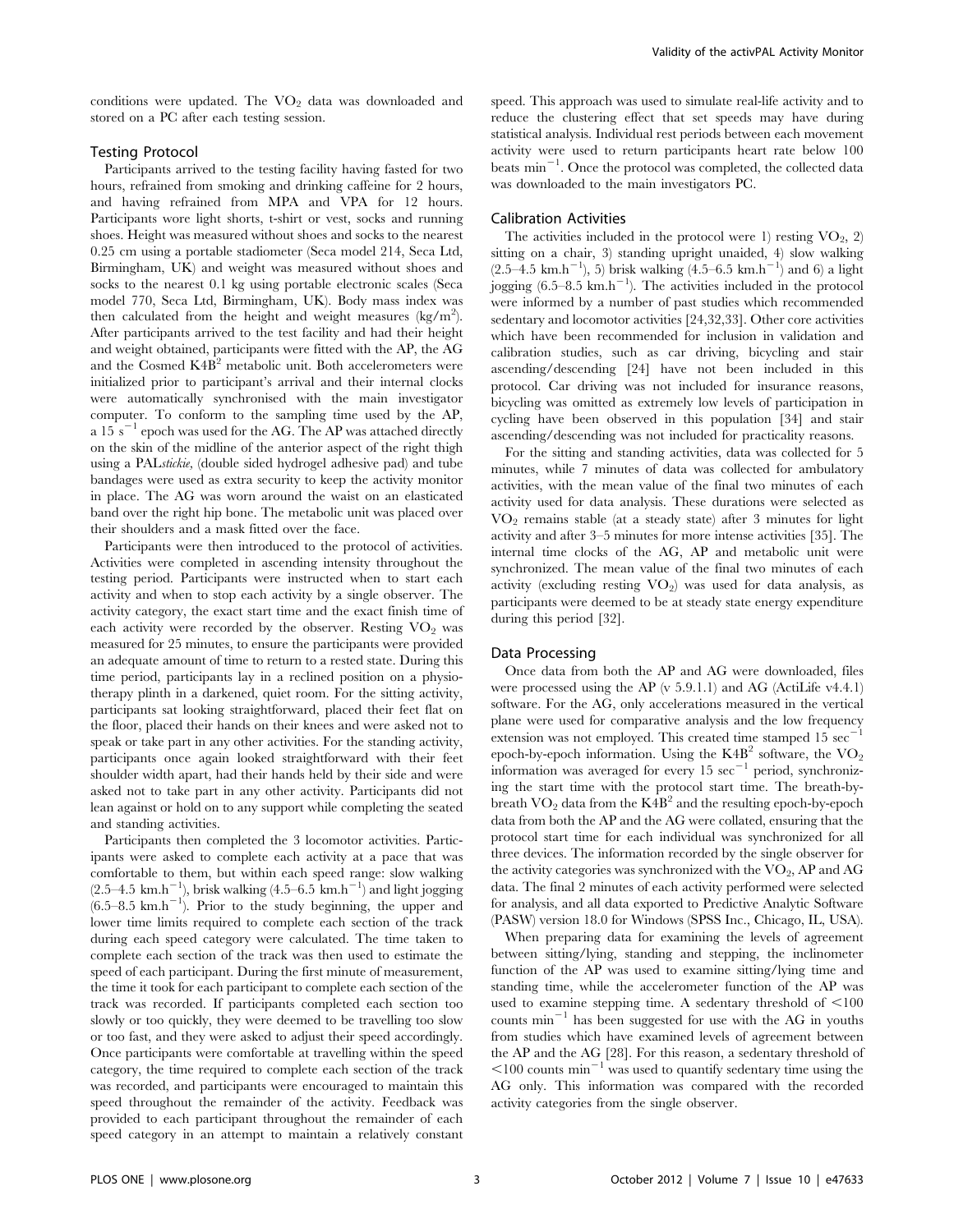#### Statistical Analysis

The use of conventional 1 MET values is discouraged for use in both children and adults [36]. To normalise energy cost between participants during different tasks, participant's individual resting metabolic rate (RMR) were used to calculate their resting MET values, with energy cost during activity being expressed in calculated METs (MET score = Activity  $VO_2 \text{ mL} \cdot \text{kg}^{-1} \text{ min}^{-1}$ / Resting  $VO_2$  mL kg<sup>-1</sup> min<sup>-1</sup>). The accelerometer data was plotted to coincide with the steady state  $VO<sub>2</sub>$  for each of the performed activities. Spearman rho correlation coefficients were calculated between accelerometer output from both the AP and the AG and  $VO_2$  with an r value of  $\geq 0.7$  considered highly correlated.

A random coefficients statistical model, which accounts for repeated measures taken from the same participants, was used to examine the relationship between MET values (dependant variable) and the AP counts using the equation development group only. The concordance correlation coefficient (CCC = the mixed model equivalent of  $\mathbb{R}^2$  in linear regression) was used to assess the goodness of fit of the equation [37], and this was presented with the Standard Error Estimate (SEE). Age, height and weight were not found to contribute to the fit of the model. Receiver operating characteristic (ROC) curves and analysis were also used to calculate an area under the curve (AUC) and define a threshold which optimizes sensitivity (correctly identified points at or above the activity intensity threshold) and specificity (correctly excluded activities below the activity intensity thresholds) [38]. It has been suggested that the use of decision boundaries and ROC analysis provides a method of determining accelerometer intensity thresholds with less misclassification than the previously employed regression formulae [39]. The intensity thresholds were developed using both mixed regression (MR) and ROC analysis. Both sets of thresholds were cross-validated using ROC analysis on an independent group. Sensitivity, specificity and area under the curve were examined and interpreted [40], and the optimal value for MPA and VPA were identified. All analyses were undertaken using PASW statistics.

A non-parametric Spearman correlation was performed to examine the concurrent validity of the count  $15 s^{-1}$  function of the AP with that of the AG. To examine the validity of the AP when classifying sitting, standing and stepping time, data from both the AP and the AG were compared with activity information recorded by the single observer. Agreement between both the AP and AG and direct observation was examined on a minute-byminute basis. This entailed observing the amount of time each participant spent in each activity, and examining how well this time agreed with the observed activity category. Percentage Agreement, Sensitivity and Predictive Values were calculated [26]. Percentage agreement is defined as the agreement between all observed samples and activity monitoring samples ((number of observed samples which were correctly identified by AP or AG \* 100)/total number of samples). Sensitivity was defined as the degree to which the activity monitors correctly detected the activity category ((number of observed samples which were correctly identified by AP or AG for each activity category \* 100)/total number of samples for each activity category). Predictive Value was defined as the level to which each activity monitor determined category agreed with the observed activity category ((number of matching samples between observed values and AP or AG for AP or AG activity category \* 100)/total number of samples for AP or AG activity category).

# Results

Participants mean age was 17.2 yrs.  $(\pm 0.9)$ , mean height was 1.7 m ( $\pm$ 0.1), mean weight was 65.4 kg ( $\pm$ 9.2) and the mean body mass index of the population was 23.2 kg·m<sup>-2</sup> ( $\pm$ 2.8). There were no significant differences observed for age, height, weight or BMI between the development group and the cross-validation group.

Table 1 describes the mean and SD of  $VO_2$ , MET scores, speeds and both AP and AG activity counts expressed in count 15 s<sup> $-1$ </sup> from the development group. The chosen activities provided a wide range of accelerometer counts (AP Range: 0 to 14198 counts 15 sec<sup>-1</sup>; AG Range: 0 to 3378 counts 15 sec<sup>-1</sup>) and MET scores (Range: 0.74 to 14.95 METs).

The criterion validity of the AP was examined using  $VO<sub>2</sub>$  as the criterion measure. The MR equation  $(N = 15)$  for the AP was developed for this population to correspond to activity categories (Moderate  $= 3 - 5.99$  METs; Vigorous  $= 6$  METs or greater) that have been recommended for examination in previously published literature. The developed equation is:

$$
METs = 0.971011 + 0.000677 * (counts.15s)^2
$$

The concordance correlation coefficient (CCC) for counts:15 s<sup>-1</sup> was identified as 0.93 (SEE = 1.20). When solving the equation, 2997 counts 15 s<sup>-1</sup> was the value for a moderate threshold of 3 METs, while 7428 counts 15 s<sup>-1</sup> was the value for a vigorous threshold of 6 METs.

#### Mixed Regression Analysis

The ability of the MR to predict MET values from activity counts in an independent group was examined. The correlation values from this analysis are presented in Table 2. The mean absolute difference between actual and predicted MET values for non-locomotor activities, locomotor activities and all activities are also included in Table 2.

#### ROC Analysis

The development group data was examined using ROC analysis, and revealed an AUC of 0.98 for MPA and 0.99 for VPA. For MPA, a threshold of 3329 counts 15 s<sup>-1</sup> optimized sensitivity (0.93) and specificity (0.93), while a threshold of 8229 counts 15 s<sup>-1</sup> optimized sensitivity (0.98) and specificity (0.97) for VPA. These values would be considered highly accurate [40].

# Cross-Validation of Developed Thresholds

The MPA and VPA thresholds from both MR analysis and ROC analysis were cross-validated, and the cross-validation results are presented in Table 3. Each threshold demonstrated high levels of sensitivity and specificity when cross-validated. As the AUC for both MPA thresholds and both VPA thresholds were the same, sensitivity and specificity were summed and the threshold with the highest value was selected as the optimal threshold. An optimal threshold of 2997 counts $\cdot 15$  s<sup> $-1$ </sup> was identified for MPA, while an optimal threshold of 8229 counts  $15 s^{-1}$  was identified for VPA. The MPA threshold was developed using MR, and optimized sensitivity (95.7%) and specificity (94.5%). The VPA threshold was developed using ROC analysis, and optimized sensitivity (97.7%) and specificity (100%).

#### Concurrent Validity

There was a strong and positive relationship between the count function of the AP and that of the AG  $(r=0.96, p<0.01)$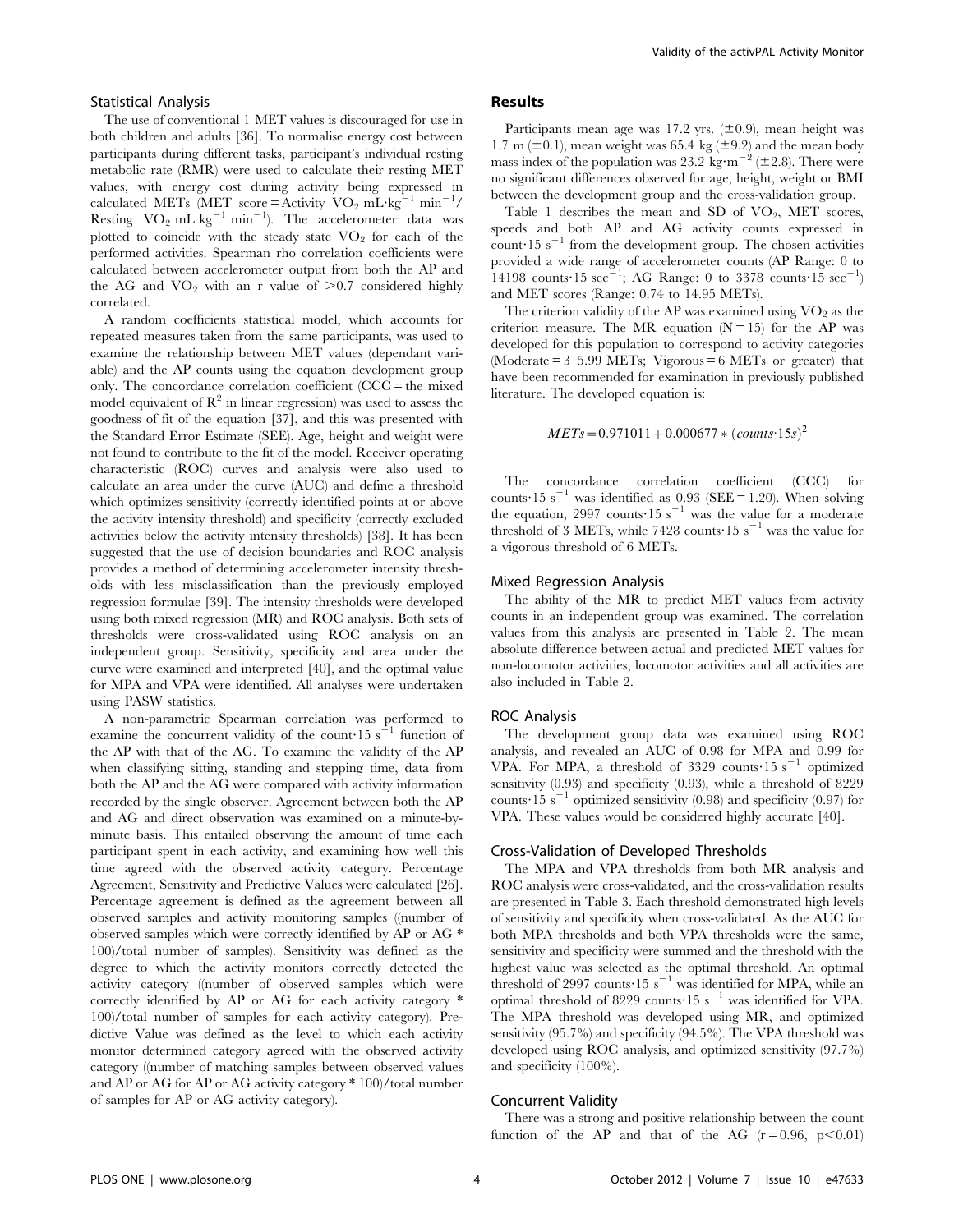Table 1. Mean and SDs of VO<sub>2</sub> ml·kg<sup>-1</sup> min<sup>-1</sup>, MET scores, speed and both activPAL and ActiGraph activity counts.

| <b>Activity</b>      | VO,<br>$(ml \cdot kg^{-1} min^{-1})$ | <b>METs</b> | activPAL counts $15 s^{-1}$<br>$(n = 15)$ | ActiGraph counts $15 s^{-1}$<br>$(n = 15)$ | Speed<br>(km/h) |
|----------------------|--------------------------------------|-------------|-------------------------------------------|--------------------------------------------|-----------------|
| <b>Sitting</b>       | 4.2(1.2)                             | 1.1(0.2)    | 5(8)                                      | 0(1)                                       | N/A             |
| Standing             | 4.3(1.2)                             | 1.1(0.2)    | 15(22)                                    | 1(2)                                       | N/A             |
| <b>Slow Walk</b>     | 11.0(1.9)                            | 3.0(0.7)    | 3098 (858)                                | 632 (174)                                  | 3.6(0.4)        |
| <b>Brisk Walk</b>    | 14.3(2.1)                            | 3.9(0.8)    | 5011 (869)                                | 940 (156)                                  | 4.9(0.4)        |
| <b>Light Jogging</b> | 31.1(4.5)                            | 8.5(1.9)    | 11086 (1624)                              | 2368 (406)                                 | 7.3(0.5)        |

doi:10.1371/journal.pone.0047633.t001

demonstrating very high concurrent validity between the two devices. Figure 1 presents the relationship between the count function of the AP and AG.

# activPAL and ActiGraph GT3X Sitting/Standing/Slow Walking vs. Direct Observation

The results of the minute-by-minute analysis for levels of agreement, sensitivity and predictive values of the AP and the AG with direct observation for sitting, standing upright and slow walking are presented in Table 4. The overall levels of agreement between direct observation and AP for correct classification of sitting, standing and slow walking was 99.1%, while the overall agreement between direct observation and the AG was 66.7%. Additionally, a graphical representation of the activity counts  $min^{-1}$  for AG recorded sitting, standing and light stepping activities are presented and compared with the  $<$ 100 counts  $min^{-1}$  sedentary threshold in Figure 2.

# Discussion

The AP demonstrated high levels of criterion validity, identifying a mixed model equivalent to an  $\mathbb{R}^2$  of 0.93 (SEE = 1.20) when compared with METs across 7 different activity intensities. Threshold of 2997 and 8229 counts 15 s<sup>-1</sup> for MPA and VPA identified optimum levels of sensitivity and specificity after cross validation in an independent sample. The activity count function of the AP demonstrated high levels of concurrent validity with the AG accelerometer count function  $(r = 0.96, p < 0.01)$ , while the AP was more accurate at distinguishing between sitting, standing and stepping than the sedentary thresholds employed when using the AG.

This study is the first study to develop count values that correspond to different activity intensities for the AP, which are typically used when examining PA in both observation and intervention research. Thus far, the literature on the use of the AP to examine PA is limited to sedentary and step-based measurements in laboratory [26,31] and habitual settings [29]. While the existing AP software provides an easy to understand output of steps and cadence, which have been compared to MET estimates, it has been suggested that the use of activity counts in the examination of free living PA may be more applicable than the use of steps [7,27]. To date, only one study has attempted to validate the AP with a criterion measure [27]. In this paper, Harrington et al. highlighted that the relationship between counts and measured METs was stronger than the relationship between steps and measured METs [27]. Similarly, the results presented in the present paper indicate that AP counts are highly associated with MET scores in an adolescent female population while performing a range of everyday activities  $(CCC = 0.93; SEE = 1.20)$ . Weak correlations were observed when the MR predicted MET values from activity counts for non-locomotor activities  $(r = 0.25)$ . However, the AP separately and accurately distinguishes between sitting and standing using an inbuilt inclinometer, which is more likely to be employed when examining non-locomotor activities in free living investigations. Although the AP employs a separate mechanism to determine sitting/lying and standing activities, nonlocomotor activities are included to comply with recommendations for calibration and validation [12,33]. The MR predicted MET values from activity counts within 1.32 METs, while a strong and significant correlation existed between actual and predicted MET values across all activities  $(r = 0.93; p < 0.01)$ . Similar to findings from other validation studies [7,11,32], these results suggest that the MR appears to be comparable when examining PA in this specific population.

Methodological differences in estimating intensity thresholds may have a substantial effect on resulting values [41]. It has been suggested that the use of linear and non-linear regression equations when developing activity intensity thresholds have significant limitations [39]. An alternate method for the development of activity intensity thresholds for use in accelerometerbased research has been developed [39] and implemented in studies with children and adolescents across a range of accelerometers [8,11]. Through attempting to maximise the AUC, the ROC method of determining intensity thresholds places an equal

Table 2. Concordance correlation results comparing actual MET values with activPAL counts $\cdot$ 15 s<sup>-1</sup> based predicted MET values for all activities, non-locomotor activities (NLA) and locomotor activities (LA) in the cross-validation group (N = 15) ( $\degree$ p<0.01).

|                             | Actual<br>Mean  | Predicted<br>Mean | <b>Mean Absolute</b><br><b>Difference</b> | <b>SEE</b> | r value |
|-----------------------------|-----------------|-------------------|-------------------------------------------|------------|---------|
| All activities              | 4.19(3.16)      | 4.02(3.04)        | 1.32                                      | 0.86       | 0.93    |
| Non-locomotor Activities    | $1.17 \pm 0.21$ | $0.99 + 0.02$     | 0.92                                      | 0.27       | 0.25    |
| <b>Locomotor Activities</b> | $5.92 \pm 2.74$ | $5.75 \pm 2.5$    | 1.55                                      | 1.06       | 0.87    |

doi:10.1371/journal.pone.0047633.t002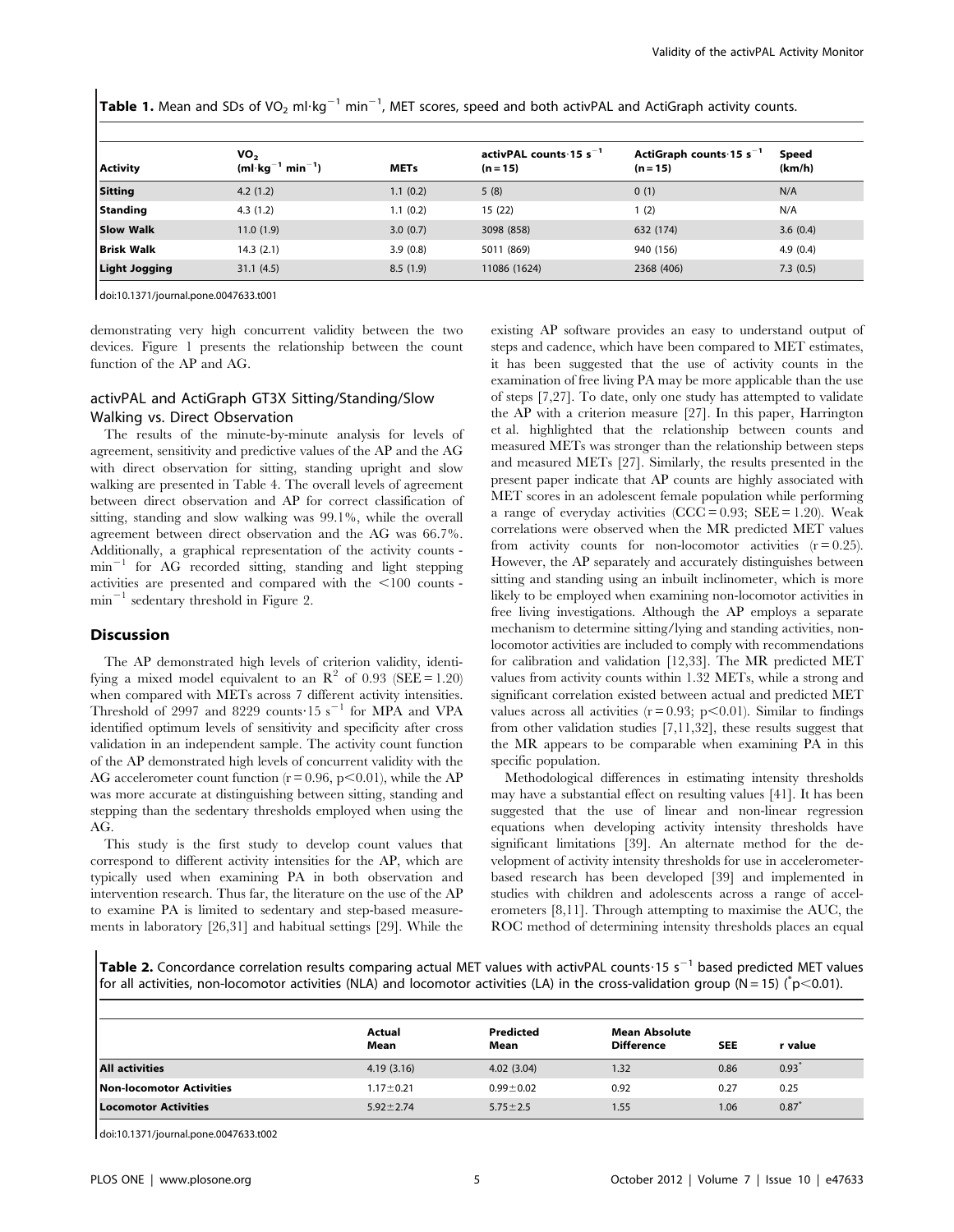Table 3. Cross-validation results for the activPAL for sensitivity and specificity values for activity intensity thresholds developed using both mixed regression analysis and receiver operating characteristic (ROC) analysis.

|                    | <b>MPA</b>                 |            | VPA                        |            |  |  |
|--------------------|----------------------------|------------|----------------------------|------------|--|--|
|                    | <b>Mixed</b><br>Regression | <b>ROC</b> | <b>Mixed</b><br>Regression | <b>ROC</b> |  |  |
| Counts $15 s^{-1}$ | 2997                       | 3329       | 7428                       | 8229       |  |  |
| Sensitivity (%)    | 95.7                       | 91.3       | 97.7                       | 97.7       |  |  |
| Specificity (%)    | 94.5                       | 95.9       | 99.2                       | 100        |  |  |
| <b>AUC</b>         | 0.99                       | 0.99       | 1.0                        | 1.0        |  |  |

doi:10.1371/journal.pone.0047633.t003

emphasis on the importance of both sensitivity and specificity [11]. The use of ROC analysis and AUC in the development of intensity thresholds maximizes the sensitivity and specificity in classifying MET values correctly and reduces the error of estimating the true intensity [39]. In this paper, intensity thresholds were developed using both MR and ROC analysis, and a decision on which threshold was recommended for use was based on the sensitivity, specificity and area under the curve after cross-validation. When cross-validated with an independent sample, a MR determined threshold of 2997 counts $\cdot$ 15 s<sup>-1</sup> was identified for MPA (Sens =  $95.7$ ; Spec =  $94.5$ ; AUC 0.99), while an ROC determined threshold of 8229 counts 15 s<sup> $-1$ </sup> was identified for VPA (Sens  $= 97.7$ ; Spec  $= 100$ ; AUC 1.0). The observed high levels of sensitivity, specificity and AUC support the use of the developed threshold values within this specific population.

To date, only one study has compared the concurrent validity of the step count function of the AP and the step count function of the AG GT1M to video recorded steps [27], while no study has previously examined the concurrent validity of the activity count



Figure 2. Sitting, standing and slow walking from direct observation compared with the <100 counts·min<sup>-1</sup> ActiGraph sedentary threshold.

doi:10.1371/journal.pone.0047633.g002

function of the AP with that of the AG. The findings of Harrington et al. (2011) identified that the AP step function was reasonably accurate at measuring moderate walking speeds, and was more accurate at measuring slow walking speeds when compared to the AG. The results presented in this paper have identified that the activity counts  $15 s^{-1}$  function of the AP demonstrated very high concurrent validity when compared across all activities with the AG ( $r = 0.96$ ; p<0.01). This would suggest that the AP is at least as effective in measuring locomotor activities as the uniaxial function of the AG.

Until now, large scale studies have utilized a sedentary count threshold (e.g.  $\leq 100$  counts min<sup>-1</sup>) when using the AG to define sedentary or sitting time [19,30]. Researchers have examined the effectiveness of using a range of count thresholds for the AG compared with the AP (criterion measure) for examining sedentary time in youth. A sedentary threshold of



Figure 1. Relationship between the activPAL and ActiGraph GT3X count functions across all activities (N = 30). doi:10.1371/journal.pone.0047633.g001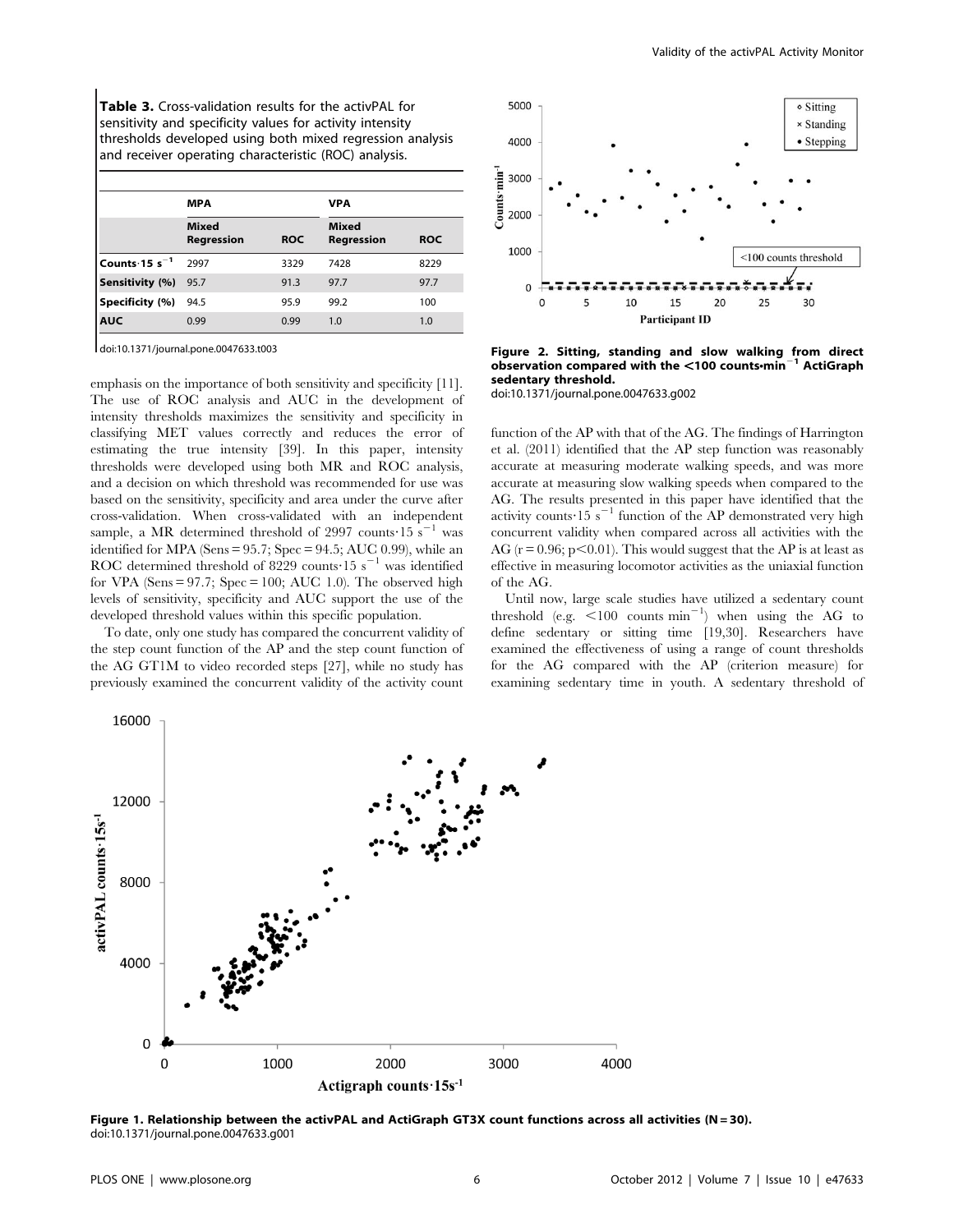Table 4. Comparison of activPAL and ActiGraph determined sitting, standing and stepping with observed activity category.

|                  | All<br>activities | Sitting |          | <b>Standing</b> |             | <b>Slow Walking</b> |             |
|------------------|-------------------|---------|----------|-----------------|-------------|---------------------|-------------|
|                  | Agreement S %     |         | PV % 5 % |                 | <b>PV %</b> | $S\%$               | <b>PV %</b> |
| activPAL         | 99.1%             | 100%    | 100%     | 98.1%           | 100%        | 99.2%               | 100%        |
| <b>ActiGraph</b> | 66.7%             | 100%    | 100%     | 0%              | 0%          | 100%                | 100%        |

S = Sensitivity; PV = Predictive Value.

doi:10.1371/journal.pone.0047633.t004

 $\leq 100$  counts min<sup>-1</sup> has now been suggested in this population [28]. Although the use of such sedentary thresholds may be appropriate for specific sedentary variables or research questions, whereby standing is considered a sedentary activity, the ability of such devices to examine specific sedentary patterns and behaviours is limited. It has been highlighted that standing is a distinct behaviour from sitting and can confer its own physiological benefits [13,15,16]. This paper has highlighted the accuracy of the  $\leq 100$  counts min<sup>-1</sup> in estimating sitting/lying time (100%) and stepping time (100%). However, the inability of the AG to determine standing time has also been demonstrated (accuracy of 0%). These findings suggest that the use of a  $\leq$ 100 AG counts min<sup>-1</sup> in an adolescent female population will include time spent standing still, and highlights a limitation to the use of the  $\leq 100$  AG counts min<sup>-1</sup> to determine sitting/lying patterns. This  $\leq 100$  counts  $\text{min}^{-1}$ threshold was applied to the AG vertical axis only as this threshold was developed using the vertical plane only from an older AG model. Findings of this study have also identified high levels of agreement between direct observation and the AP for sitting/lying (100%), standing (98.1%) and stepping (99.2%). Although the AP also records counts that can be examined using sedentary thresholds (similar to the AG), the AP employs an inbuilt inclinometer, which allows inclination of the thigh to be classified into sitting/lying or standing without the user resorting to using thresholds. The inclinometer function of the AP has previously been identified as both a valid and reliable measure of posture [26]. Devices, such as the AP, have provided researchers with the capability of directly examining sitting/lying behaviours and standing behaviour, while also examining levels of PA. The use of a single activity monitor that can distinguish between sitting/lying and standing time while also examining PA behaviours in a habitual setting has substantial potential in population-based research. The use of inclinometer-based activity monitors has substantial potential in the area of PA and health related research, as results from these monitors enable researchers to make stronger and more accurate associations between activity variables (including sitting/lying, standing and PA behaviours) and health variables [13,24].

This paper has aimed to explore the effectiveness of the commonly employed AG (used in uniaxial mode) and the newer AP in measurement of PA and sedentary behaviour. The results have provided evidence that the AP can be used to examine standing, MPA and VPA as well as a measure of sedentary behaviour (for which it was originally developed). However, to recommend the AP for PA measurement alone would be premature, as the present study is only the first to validate the AP count function and to create threshold for MPA and VPA, compared with over 2 decades of validation and calibration work on the AG. However, the limitations of the AG for measuring sedentary behaviour cannot be overlooked. Our findings, particularly data presented in Figure 2, highlight the inability of the  $\leq 100$  counts min<sup>-1</sup> sedentary threshold of the AG to differentiate between sitting and standing. The obvious approach would be to use both AG for measurement of PA and AP for the examination of sedentary behaviour. However, the potential cost and burden of wearing two devices on participants, especially children, cannot be overlooked as it may affect compliance. To our knowledge, only one study has examined levels of PA and sedentary behaviour using both the AP and AG devices [42]. Three days of valid measurement, which is below the recommended measurement period [9], were required from each participant, and insufficient data was provided by 28% of participants [42]. Published findings on the measurement of free living PA in adolescents using the AP only have identified high levels of compliance (8% of participants providing less than 4 valid days of measurement) [43]. Newer devices, such as the AG GT3X*+*, have incorporated inclinometer functions into existing accelerometers. Although these devices may have the potential to measure inclination, further work needs to determine their validity and reliability. The potential of a device, such as the AP, which has now been validated for both activity and posture in an adolescent female population, to objectively examine PA, coupled with the objective examination of sedentary patterns and behaviours in free-living populations, is substantial and of great benefit in large-scale health related research.

#### Strengths and Limitations

This is the first non-treadmill-based validation study of the activity count function of the AP, which is becoming increasingly popular in PA and health related research. A significant strength of this study was that we employed individualised RMR to normalise energy cost between participants for each activity, rather than the use of standard RMR values [36]. The use of over-ground walking with self-pacing within a particular speed range, which is more effective in simulating real-life activity and reduced the clustering effect that is normally created by using specific speeds, was a significant strength of this study [12]. This study also employed a criterion measures for energy expenditure (indirect calorimetry) while direct observation was used as a measure of posture and activity. The inclusion of sedentary activities and of a range of locomotor activity intensities (light, moderate and vigorous activity) is another strength of this study [12,33]. Another important strength of this study was the cross-validation of the equation, which was employed to examine the ability of the MR to estimate MET values from accelerometer counts for the AP [12]. An additional strength of the study is the development and cross-validation of activity intensity thresholds which optimise sensitivity and specificity using ROC analysis and the AUC.

This study targeted a specific population, adolescent females, and results from this population may not be generalised to younger children, adolescent males or a wider adult population. High levels of physical inactivity have been observed in adolescent female populations [3], making them a population of great importance when examining activity behaviour, particularly when aiming to implement activity interventions to increase activity levels and decrease sedentary time [43]. The validation of the AP in larger and more variable samples is necessary. The threshold development protocol does not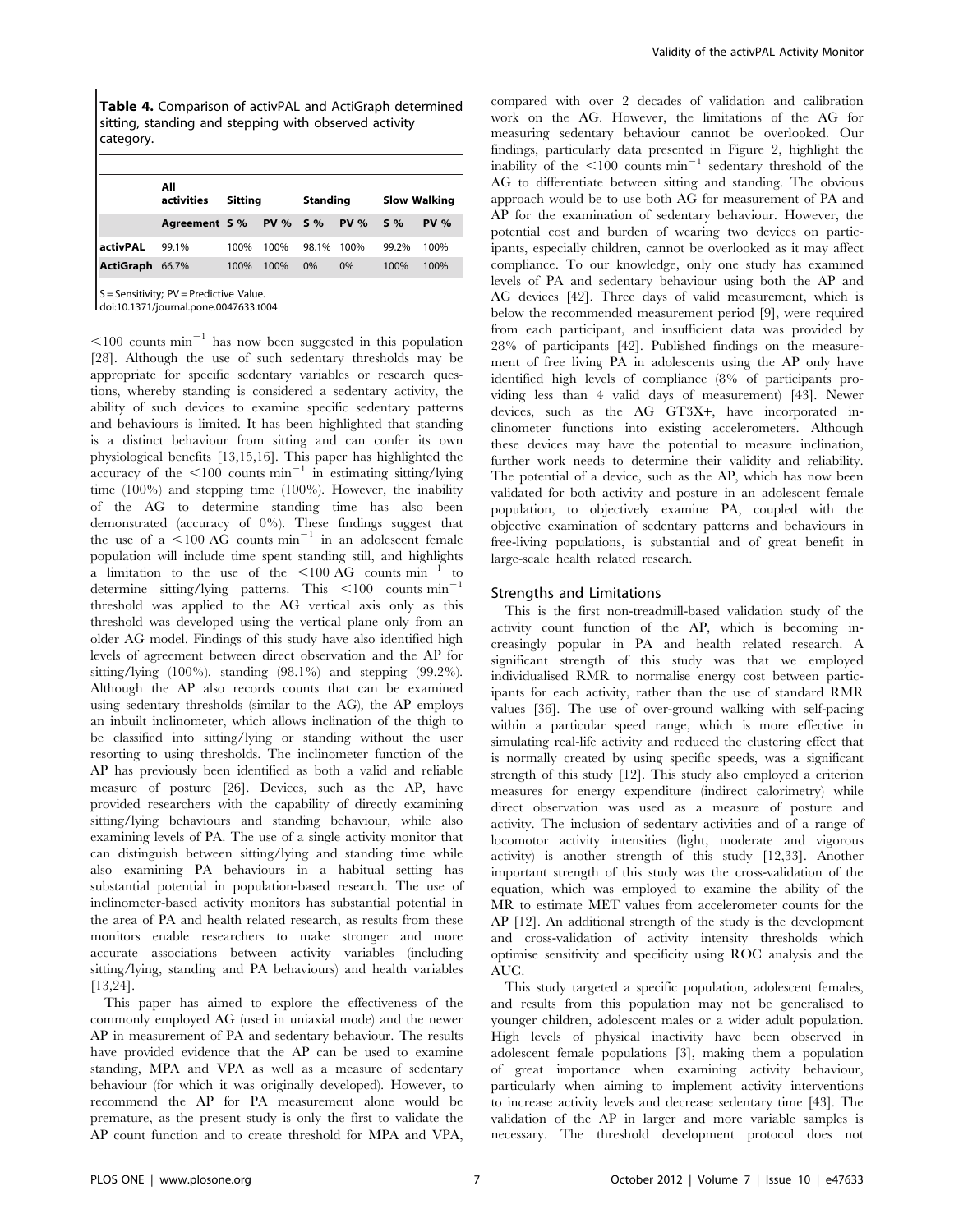represent the full range of activities undertaken by a population, since it does not include weight bearing and upper body activities [12,33]. Additionally, during cross validation, the use of different walking speeds over a specified period may be of greater benefit. This methodology may have examined the ability of the thresholds to detect small and quick change in activity intensity. Finally, the use of the low frequency extension may have an effect on the results.

#### Conclusion

The accurate and objective examination of PA and sedentary behaviours is critical when establishing links between activity behaviours and indices of health. The AP has previously been identified as a valid and reliable method of directly examining sedentary behaviours. However, the ability of the AP to examine PA patterns through the accelerometer count function has not been investigated. This paper has highlighted high levels of criterion and concurrent validity demonstrated by the AP count function in an adolescent female population, and has also presented optimum thresholds for MPA and VPA in this population. The paper has also highlighted the ability of the AP

#### References

- 1. Warburton DER, Nicol CW, Bredin SSD (2006) Health benefits of physical activity: the evidence. Can Med Assoc J 174: 801–809.
- 2. Janssen I, LeBlanc AG (2010) Systematic review of the health benefits of physical activity and fitness in school-aged children and youth. Int J Behav Nutr Phys Act 7: 1–16.
- 3. Troiano RP, Berrigan D, Dodd KW, Mâsse LC, Tilert T, et al. (2008) Physical activity in the United States measured by accelerometer. Med Sci Sports Exerc 40: 181–188.
- 4. Colley RC, Garriguet D, Janssen I, Craig CL, Clarke J, et al. (2011) Physical activity of Canadian adults: Accelerometer results from the 2007 to 2009 Canadian Health Measures Survey. Health Rep 22: 4–11.
- 5. Riddoch CJ, Bo Andersen L, Wedderkopp N, Harro M, Klasson-Heggebø L, et al. (2004) Physical activity levels and patterns of 9-and 15-yr-old European children. Med Sci Sports Exerc 36: 86–92.
- 6. Berghöfer A, Pischon T, Reinhold T, Apovian CM, Sharma AM, et al. (2008) Obesity prevalence from a European perspective: a systematic review. BMC Public Health 8: 200–209.
- 7. Freedson PS, Melanson E, Sirard J (1998) Calibration of the computer science and applications, Inc. accelerometer. Med Sci Sports Exerc 30: 777–781.
- 8. Esliger DW, Rowlands AV, Hurst TL, Catt M, Murray P, et al. (2011) Validation of the GENEA Accelerometer. Med Sci Sports Exerc 43: 1085–1093.
- 9. Trost SG, McIver KL, Pate RR (2005) Conducting accelerometer-based activity assessments in field-based research. Med Sci Sports Exerc 37: S 531–543.
- 10. Rowlands AV (2007) Accelerometer assessment of physical activity in children: an update. Pediatr Exerc Sci 19: 252–266.
- 11. Welk GJ, Eisenmann JC, Schaben J, Trost SG, Dale D (2007) Calibration of the biotrainer pro activity monitor in children. Pediatr Exerc Sci 19: 145–158.
- 12. Bassett DR Jr, Rowlands A, Trost SG (2012) Calibration and validation of wearable monitors. Med Sci Sports Exerc 44: S 32–38.
- 13. Owen N, Healy GN, Matthews CE, Dunstan DW (2010) Too much sitting: the population health science of sedentary behavior. Exerc Sport Sci Rev 38: 105– 113.
- 14. Bey L, Hamilton MT (2003) Suppression of skeletal muscle lipoprotein lipase activity during physical inactivity: A molecular reason to maintain daily low intensity activity. J Physiol 551: 673–682.
- 15. Hamilton MT, Hamilton DG, Zderic TW (2007) Role of low energy expenditure and sitting in obesity, metabolic syndrome, type 2 diabetes, and cardiovascular disease. Diabetes 56: 2655–2667.
- 16. Hamilton MT, Healy GN, Dunstan DW, Zderic TW, Owen N (2008) Too little exercise and too much sitting: inactivity physiology and the need for new recommendations on sedentary behavior. Curr Cardiovasc Risk Rep 2: 292– 298.
- 17. Barnes J, Behrens T, Benden M, Biddle S, Bond D, et al. (2012) Letter to the Editor: Standardized use of the terms" sedentary" and" sedentary behaviours". Appl Physiol Nutr Metab 37: 540–542.
- 18. Martínez-Gómez D, Eisenmann JC, Gómez-Martínez S, Veses A, Marcos A, et al. (2010) Sedentary behavior, adiposity, and cardiovascular risk factors in adolescents. The AFINOS Study. Rev Esp Cardiol 63: 277–285.
- 19. Healy GN, Matthews CE, Dunstan DW, Winkler EAH, Owen N (2011) Sedentary time and cardio-metabolic biomarkers in US adults: NHANES 2003– 06. Eur Heart J 32: 590–597.
- 20. Pate RR, O'Neill JR, Lobelo F (2008) The Evolving Definition of Sedentary. Exerc Sport Sci Rev 36: 173–178.

to distinguish between sitting, standing and stepping time, while also identifying the limitation of the  $\leq 100$  counts min<sup>-1</sup> sedentary threshold employed by the AG. The findings of this paper support the future use of the AP not only as a measure of sedentary behaviours, but also as a measure of PA in an adolescent female population.

## Acknowledgments

The authors acknowledge Dr. Helen Purtill of the Department of Mathematics and Statistics University of Limerick. The authors also wish to thank the technical staff, graduate research students, the administrative staff and all additional academic staff in the Department of Physical Education and Sport Sciences that contributed and supported this research study. The authors also wish to thank all the participants and their parents who were so helpful and accommodating throughout this research.

#### Author Contributions

Conceived and designed the experiments: KD DH AD. Performed the experiments: KD DH AD. Analyzed the data: KD DH AD. Contributed reagents/materials/analysis tools: KD DH AD. Wrote the paper: KD DH AD.

- 21. Kozey SL, Lyden K, Howe CA, Staudenmayer JW, Freedson PS (2010) Accelerometer output and MET values of common physical activities. Med Sci Sports Exerc 42: 1776–1784.
- 22. Kozey-Keadle S, Libertine A, Lyden K, Staudenmayer J, Freedson PS (2011) Validation of wearable monitors for Assessing Sedentary Behaviour. Med Sci Sports Exerc 43: 1561–1567.
- 23. Hart TL, Ainsworth BE, Tudor-Locke C (2011) Objective and subjective measures of sedentary behavior and physical activity. Med Sci Sports Exerc 43: 449–456.
- 24. Bassett DR Jr, Freedson PS, Kozey S (2010) Medical hazards of prolonged sitting. Exerc Sport Sci Rev 38: 101–102.
- 25. Godfrey A, Culhane KM, Lyons GM (2007) Comparison of the performance of the activPAL (TM) Professional physical activity logger to a discrete accelerometer-based activity monitor. Med Eng Phys 29: 930–934.
- 26. Grant PM, Ryan CG, Tigbe WW, Granat MH (2006) The validation of a novel activity monitor in the measurement of posture and motion during everyday activities. Br J Sports Med 40: 992–997.
- 27. Harrington DM, Welk GJ, Donnelly AE (2011) Validation of MET estimates and step measurement using the ActivPAL physical activity logger. J Sports Sci 29: 627–633.
- 28. Ridgers ND, Salmon J, Ridley K, O'Connell E, Arundell L, et al. (2012) Agreement between activPAL and ActiGraph for assessing children's sedentary time. Int J Behav Nutr Phys Act 9: 1–15.
- 29. Chastin SFM, Dall PM, Tigbe WW, Grant MP, Ryan CG, et al. (2009) Compliance with physical activity guidelines in a group of UK-based postal workers using an objective monitoring technique. Eur J Appl Physiol 106: 893– 899.
- 30. Matthews CE, Chen KY, Freedson PS, Buchowski MS, Beech BM, et al. (2008) Amount of time spent in sedentary behaviors in the United States, 2003–2004. Am J Epidemiol 167: 875–881.
- 31. Ryan CG, Grant PM, Tigbe WW, Granat MH (2006) The validity and reliability of a novel activity monitor as a measure of walking. Br J Sports Med 40: 779–784.
- 32. Treuth MS, Schmitz K, Catellier DJ, McMurray RG, Murray DM, et al. (2004) Defining accelerometer thresholds for activity intensities in adolescent girls. Med Sci Sports Exerc 36: 1259–1266.
- 33. Welk GJ (2005) Principles of design and analyses for the calibration of accelerometry-based activity monitors. Med Sci Sports Exerc 37: S 501–511.
- 34. Department of Transport (2009) National Cycle Policy Framework. Dublin, Ireland.
- 35. Poole DC, Schaffartzik W, Knight DR, Derion T, Kennedy B, et al. (1991) Contribution of excising legs to the slow component of oxygen uptake kinetics in humans. J Appl Physiol 71: 1245–1260.
- 36. Butte NF, Ekelund U, Westerterp KR (2012) Assessing physical activity using wearable monitors: measures of physical activity. Med Sci Sports Exerc 44: S 5– 12.
- 37. Vonesh EF, Chinchilli VM, Pu K (1996) Goodness-of-fit in generalized nonlinear mixed-effects models. Biometrics 52: 572–587.
- 38. Zweig MH, Campbell G (1993) Receiver-operating characteristic (ROC) plots: a fundamental evaluation tool in clinical medicine. Clin Chem 39: 561–577.
- 39. Jago R, Zakeri I, Baranowski T, Watson K (2007) Decision boundaries and receiver operating characteristic curves: new methods for determining accelerometer cutpoints. J Sports Sci 25: 937–944.